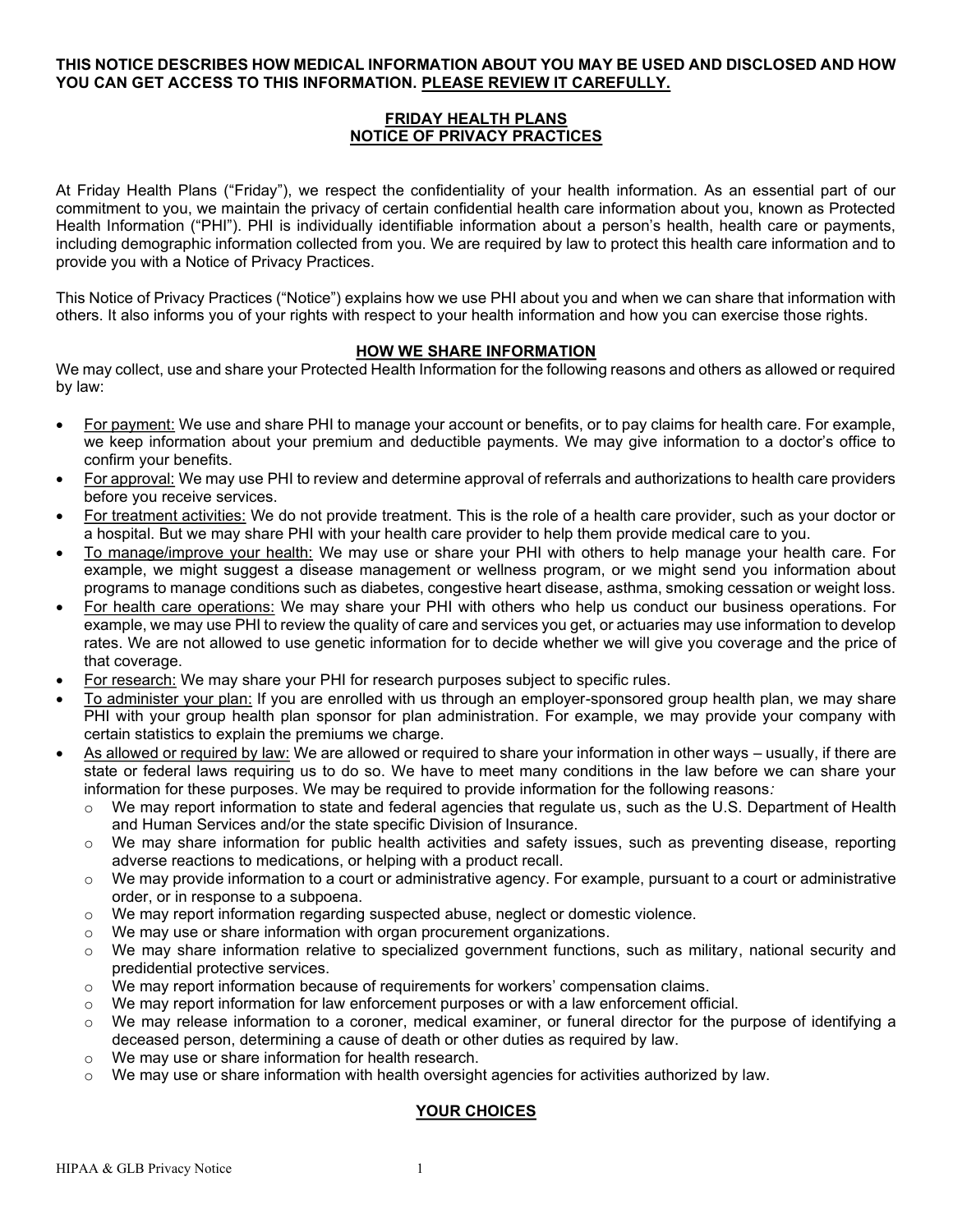Before we can use or disclose your PHI for reasons other than those mentioned above, we must get your permission in writing first. You always have the right to revoke any written permission you provide. But, if we have already used or shared your PHI based on your consent, we cannot undo any actions we took before you revoked permission. Some instances in which we may request your authorization to share your PHI are:

- You may tell us in writing that it is permissible for us to give your PHI to someone else for any reason. If you are present and tell us it is acceptable, we may give your PHI to a family member, friend, or other person so that they can be involved in your current treatment or payment for your treatment. If you are not present, or if it is an emergency and you are not able to tell us it is acceptable, we may give your PHI to a family member, friend or other person if sharing your PHI is in your best interest.
- We must ask for your written authorization in order to provide information about products and services you may be interested in purchasing or using.
- We can only sell your PHI if we receive your written authorization to do so.

## **YOUR RIGHTS**

When it comes to your health information, you have certain rights. This section explains your rights and some of our responsibilities to help you.

- You have the right to inspect and obtain a copy of your PHI. Subject to certain exceptions, you can ask to inspect or obtain a copy of your health and claims records and other health information we have about you. You must submit this request in writing. In certain situations, we may deny your request to inspect or obtain a copy of your PHI. If we deny your request, we will notify you in writing and explain your rights, if any, to have the denial reviewed.
- You have the right to ask us to make changes to your PHI. If you think your PHI is incorrect or incomplete, you can ask us to correct it. We require that your request be in writing and that you provide a reason for your request. If we deny your request, we will notify you in writing of the reason for the denial and explain your right to file a written statement of disagreement. You have the right to request that your written request, our written denial and your statement of disagreement be included with your PHI for any future disclosures.
- You have the right to ask to receive confidential communications of PHI. You can ask us to contact you in a specific way. For example, if you believe that you would be harmed if we send your PHI to your current mailing address. You can ask us to send the PHI by alternative means or to an alternative address. We will consider and accommodate all reasonable requests.
- You have the right to ask us to limit how we use or disclose your PHI. You have the right to ask us to limit our uses or disclosures of your PHI for treatment, payment, or our health care operations. We will try to honor your request, but we are not required to agree to these restrictions. If we deny your request, we will notify you in writing.
- You have the right to receive an accounting of disclosures of your PHI. You may request a list (accounting) of our disclosures of your PHI. We require that your request be in writing. We will provide one list of our disclosures in any 12 month period at no charge. If you request another accounting less than 12 months later, we may charge a reasonable, cost-based fee. Please note the list of disclosures does not include certain disclosures, such as:
	- $\circ$  PHI disclosed or used for treatment, payment, and health care operations purposes;
	- o PHI disclosed to you or pursuant to your authorization;
	- o PHI that is incident to a use or disclosure otherwise permitted;
	- $\circ$  PHI disclosed to persons involved in your care or other notification purposes;
	- $\circ$  PHI disclosed to correctional institutions, law enforcement officials or health oversight agencies;
	- o PHI disclosed for national security or intelligence purposes; or
	- o PHI that was disclosed or used as part of a limited data set for research, public health, or health care operations purposes.
- You have the right to get a copy of this Notice. You can ask for a paper copy of this Notice at any time. We will provide you with a paper copy promptly.
- You have the right to choose someone to act for you. If you have given someone medical power of attorney or if someone is your legal guardian, that person can exercise your rights and make choices about your health information. We will make sure the person has this authority and can act for you before we take any action.
- You have the right to complain if you feel we have violated your rights. You can contact us using the information in this notice. You may also file a complaint with the U.S. Department of Health and Human Services Office of Civil Rights by sending a letter to 200 Independence Avenue, S.W.,Washington, D.C. 20201, or by calling 1-877-696-6775, or visiting www.hhs.gov/ocr/privacy/hipaa/complaints/.

WE WILL NOT TAKE ANY ACTION AGAINST YOU FOR FILING A COMPLAINT WITH US OR THE SECRETARY.

# **OUR RESPONSIBILITIES**

By law we are required to maintain the privacy and security of your protected health information.